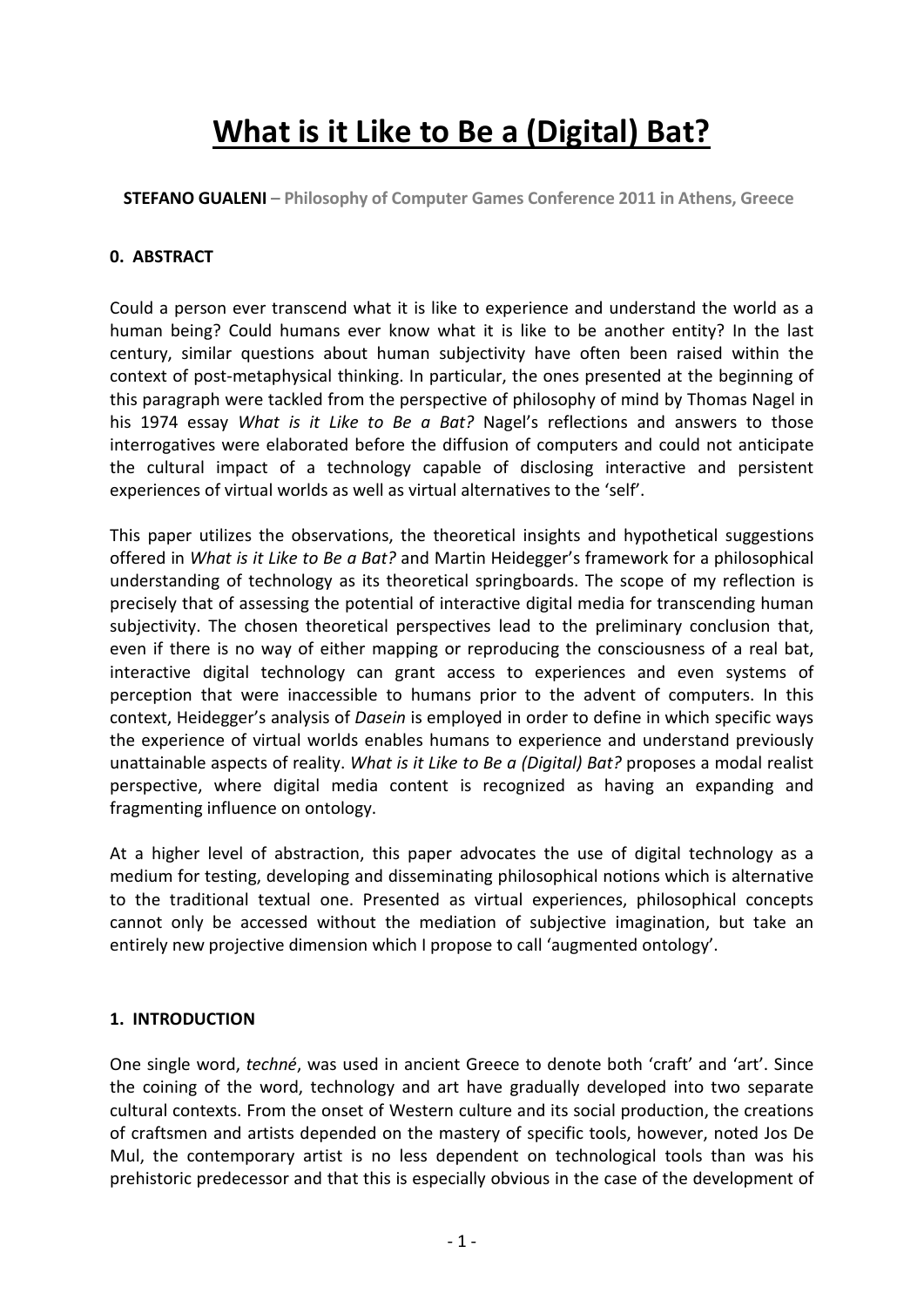virtual worlds [DE MUL, 2010. P. 139]. The content creation possibilities offered by digital media, in fact, grant combinatorially vast possibilities for individual expression and, at the same time, are completely dependent from their technological platform. In this sense, computers can be recognized as capable of encompassing the historical divergence between art and technology. It is not coincidental that, in concomitance with the rise and proliferation of interactive digital media in the early nineties, virtual worlds had often been acclaimed as the 'spaces' where technology and art can return to their original unity. Examples of this understanding of the cultural role of digital media can be found, for instance, in Pimentel and Teixeira's 1993 *Virtual Reality: through the new looking glass* and Michael Heim's book *The Metaphysics of Virtual Reality*, released in the same year.

Martin Heidegger proposed, in his 1938 essay *The Age of the World Picture*, a critique of the modern understanding of the Greek concept of *techné*. Heidegger explained that, in ancient Greece, *techné* never denoted the action of making (which is a contemporary, superficial and indirect interpretation of the term), but rather indicated an epistemological approach.

"Techné, as knowledge experienced in the Greek manner, is a *bringing forth* of beings in that it *brings forth* present being as such out of concealedness and specifically into the unconcealedness of their appearance." (Heidegger, 1977, 59)

In his foundational 1936 essay *The Question Concerning Technology*, Heidegger already clarified his view according to which different artistic techniques literally express different worlds, or – to put it in more aptly Heideggerian terms – 'disclose' ways in which *Being* has been historically understood (Heidegger, 1977). In this paper, I propose to utilize Heidegger's analysis of the characteristic human mode of being to investigate how interactive digital media can influence ontology. With this intention in mind, it is necessary to briefly explain what I mean by 'ontology' and why I consider it a desirable framework to understand the relationship between human subjectivity and virtual worlds.

I use the term 'ontology' in the way that it was introduced by Heidegger in his 1927 work titled *Being and Time*, where it indicated the way the beings in the world appear to human subjectivities (Heidegger, 1962). Ontologically, beings make sense for humans precisely because they are part of a meaningful and persistent system of relations which is commonly referred to, in the history of Western philosophy, as a world. The Heideggerian understanding of ontology presupposes an elementary difference between the way beings are perceived by humans and a more basic level of their existence which is observerindependent. Heidegger calls this second, fundamental state 'the ontic level of beings'. From an ontological perspective, what distinguishes video games and digital simulations

from traditional media of representation such as sculpture, painting or film is that, instead subjective representations, they offer the possibility to meaningfully and stably create relationships with the elements of the representation itself, allowing the emergence of worlds.

This paper, principally relying on the philosophical work of Martin Heidegger, argues that technology and (Western) societies are not two separate systems, but are interrelated phenotypes of a more basic structure: that of metaphysical thought. For this reason, my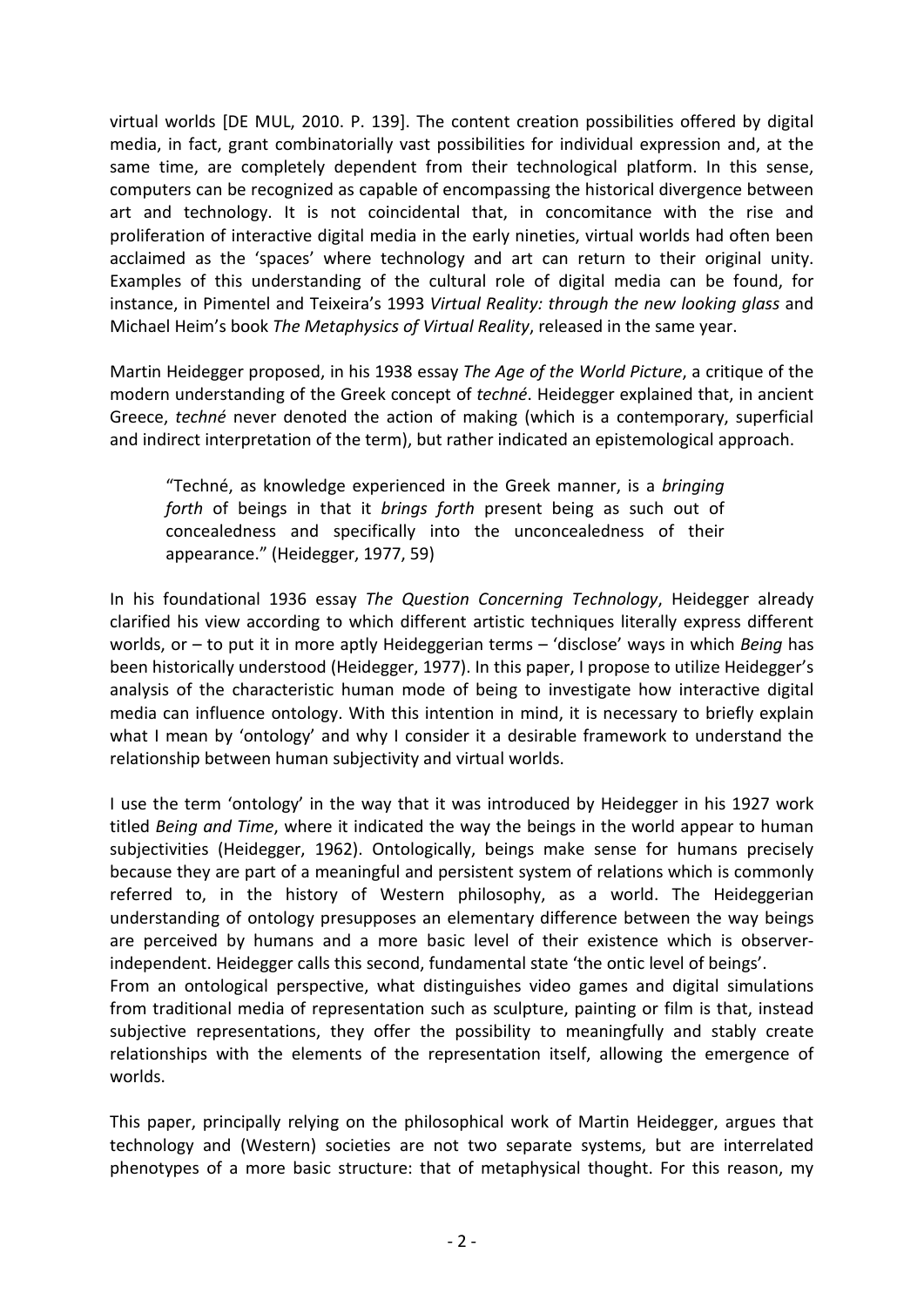reflection borrows from the social constructivist standpoint the perspective according to which the (incestuous) relations between technologies and societies are influenced by a large quantity of interrelated factors on different ontological levels: social, technological, cultural and biological. However, as MacKenzie and Wajcman wrote in 1999, stating "that technology's social effects are complex and contingent is not to say that it has no social effects." (Mackenzie & Wajcman, 1999, 4) As a consequence of what was observed, technology will be embraced as a factor of cultural change among others, but a factor whose influence is becoming more dominant with the increasing technologically mediation of the way humans interact with the world.

# **2. HOW TO PHILOSOPHIZE WITH A PORTAL-GUN**

In explaining the difficulties in the articulation of an objective, physicalistic approach to the philosophy of mind, Thomas Nagel argued – in his 1974 essay *What is it Like to Be a Bat?* – that human subjectivity is confined within the boundaries of what it is like to experience the world and interact with it as human beings. Nagel started from the assumption that empirical observation provides the basic material for the ways in which humans organize their knowledge of the world as well as for their imagination. On this basis, he maintained that it is impossible to influence a person's world-view by only resorting to the subjective representation of phenomena. In other words, it does not help to:

> "[…] imagine to have webbing on one's arms, which enables one to fly around at dusk and dawn catching insects in one's mouth; that one has very poor vision, and perceives the surrounding world by a system of reflected high-frequency sound signals; and that one spends the day hanging upside down by one's feet in an attic." (Nagel, 1974, 2)

Nagel purported that, in order to be used in a physicalistic model of the mind, experiences need to be objective: imagination can only suggest what it would be for a human subject to behave how a bat behaves. That is, however, not the question that his essay tried to answer. What Nagel wanted to explore from the perspective of philosophy of mind was, in fact, the possibility for humans of ever knowing what it is like for a *bat* to be a bat.

Setting up his argument, Nagel stated that, much in the same way as Heidegger, the way humans understand the world and relate with it has an unavoidably subjective character. According to Nagel, such a subjective quality implies that that the answer to the question 'what is it like to be a bat?' cannot be handled within the limitation of human metaphysics, and that – consequently - no world-view can be objectified in the truth of propositions describable in human language (Nagel, 1974). The impossibility to complete the objectification of alternative ontologies is not confined to perceptually alien cases like those of a bat, a whale or a mosquito, but it is commonly experienced even between one human being and another. In the face of these limitations, Nagel decided to conclude his essay with a speculative proposal: the hypothetical possibility of closing the gap between subjective and objective knowledge from another direction than the human imaginative capabilities.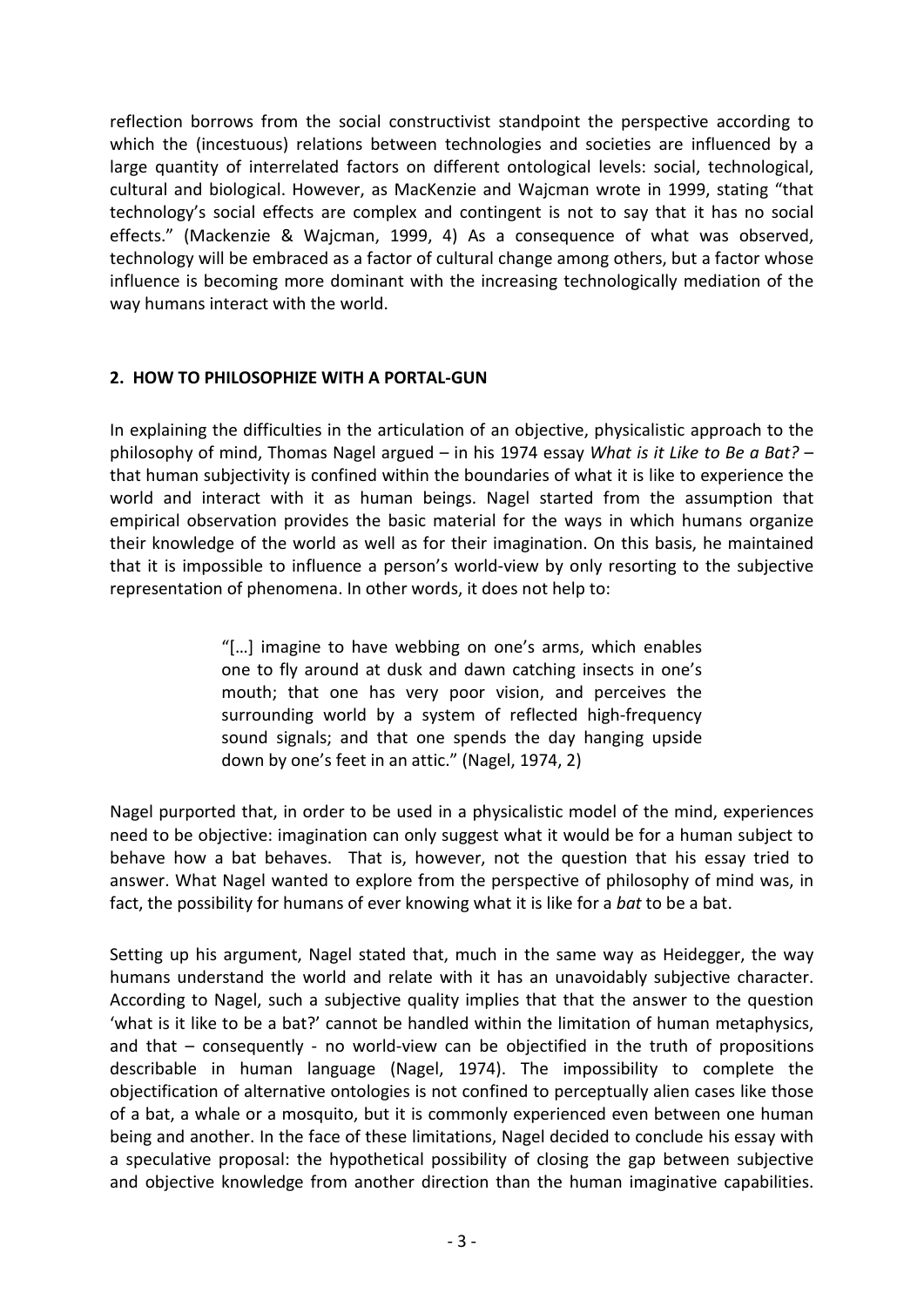Nagel envisaged the creation of an objective phenomenology that is not based on imagination, which is to say not based on subjective representations.

*What is it Like to Be a Bat?* was written before the social diffusion of computer, and its insights and suggestions could not anticipate the consequences and the opportunities offered by the advent of a technology capable of disclosing interactive and persistent experiences of virtual worlds as well as virtual alternatives to the 'self'.

The *Independent Games Festival* 2010 student showcase entry *Haerfest* is a videogame that was developed under my supervision at the *International Game Architecture and Design* (*IGAD*) program at NHTV, University of Applied Sciences of Breda, the Netherlands (TECHNICALLY FINISHED, 2009). *Haerfest* was designed with the intention of providing an objective answer to Nagel's question. Both in Nagel's essay and in our experimental video game, the choice of a bat was motivated by the fact that it is an animal that is relatively close to humans from a phylogenetic point of view (mammal, chordate) but, at the same time, has a cognitive equipment and, consequently, a subjectivity that is profoundly inhuman.

In one of the last passages of *What is it Like to Be a Bat?*, Nagel observed that there is no way yet of knowing what such an experience is like from the point of view of neither metaphysics nor neuroscience. Accepting Nagel's preliminary conclusion according to which there is no objective way of knowing or reproducing the real consciousness of a bat, *Haerfest*  attempts to objectify part of the subjective character of what it is like to be a bat for a bat. The game allows the player to experience what it is like to have a very short sight, to have to eat bugs, to have to flap flabby wings to fly and to be able to sense distant volumes as well as moving objects via a bio-sonar system (see figure 1).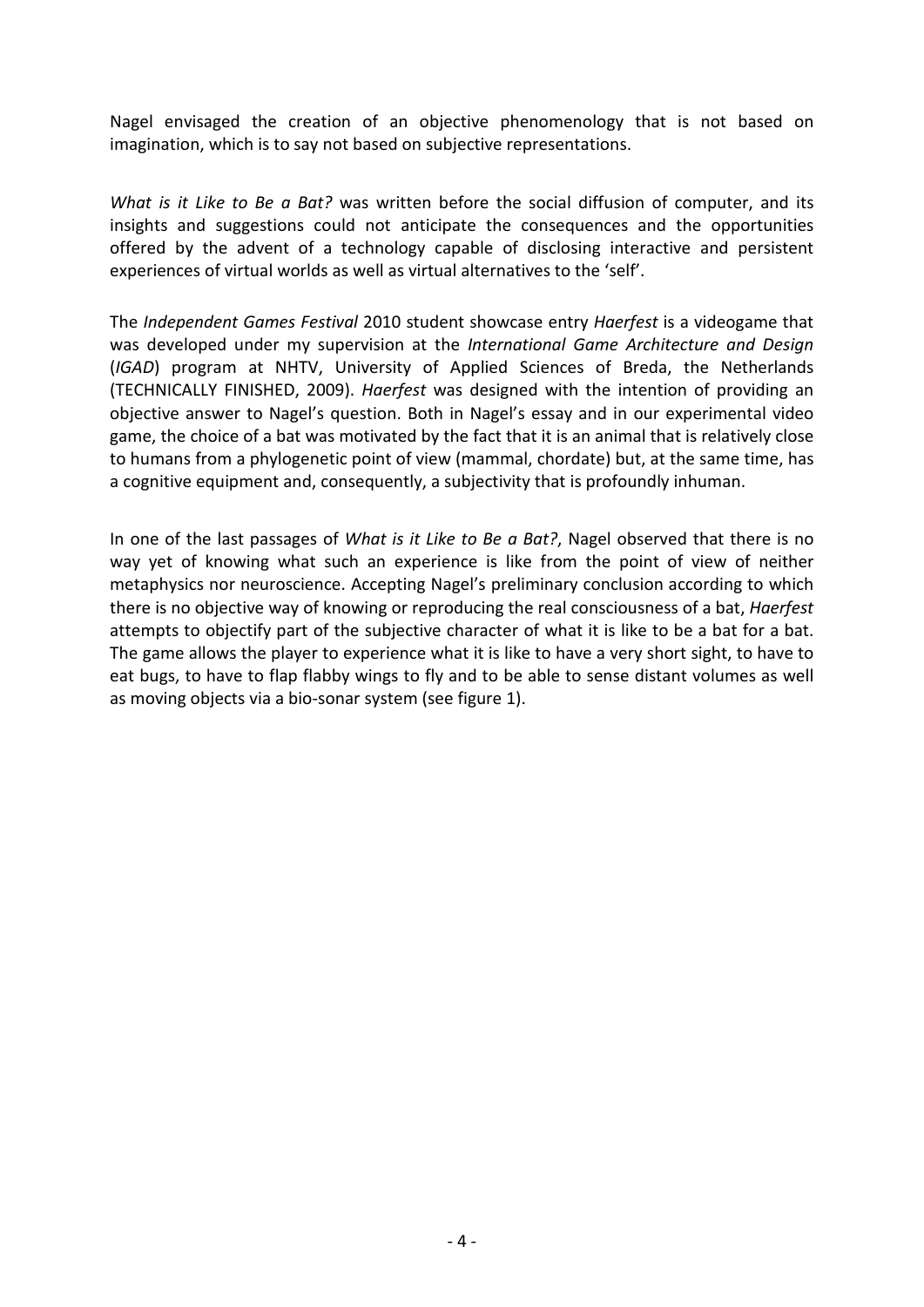

**Figure 1: Synaesthetically associating sound with fading tridimensional volumes,** *Haerfest***'s bat can explore the game-world overcoming the protagonist's eyesight limitations. As in an actual bat's perceptual system, the bio-sonar can also be used in the game to locate preys and fellow bats. In** *Haerfest***, emitting an ultrasonic wave requires a portion of the protagonist's health bar, therefore the player – like a real bat – will only be able to have a wholistic perception of the world in discontinuous information bursts[i](#page-10-0) .**

Like most interactive digital simulations, *Haerfest* grants access to a persistent and aesthetically discernible world. It endows the player with a virtual system of perception that, although unverifiable in its analogy to that of a real bat, is incongruous with the way human beings ordinarily relate to the world. Michael Heim remarked in 1993 that the way in which computers grant access to virtual experiences and allow smooth and controlled transitions to the real and back cannot be satisfactorily explained with analogies to other forms of entertainment or the use of psychotropic drugs. Recognizing a profound cultural shift in the advent of interactive digital technology, Heim maintained that the interaction with radical alternatives to a traditionally univocal world-view has such profound implications on epistemology, aesthetics and sociology that it must be explored and understood in a way that is necessarily philosophical (Heim, 1994, xvii).

Even if virtual technology cannot yet objectively reproduce the subjectivity of a bat, it does offer ways to objectively reveal previously inaccessible, modal aspects of reality. The crucial point in this understanding of the metaphysical relevance of interactive digital media content is that it prompts humans to apply their cognitive and perceptual equipment as well as their subjectivity to a context that could not be encountered in their ordinary life. As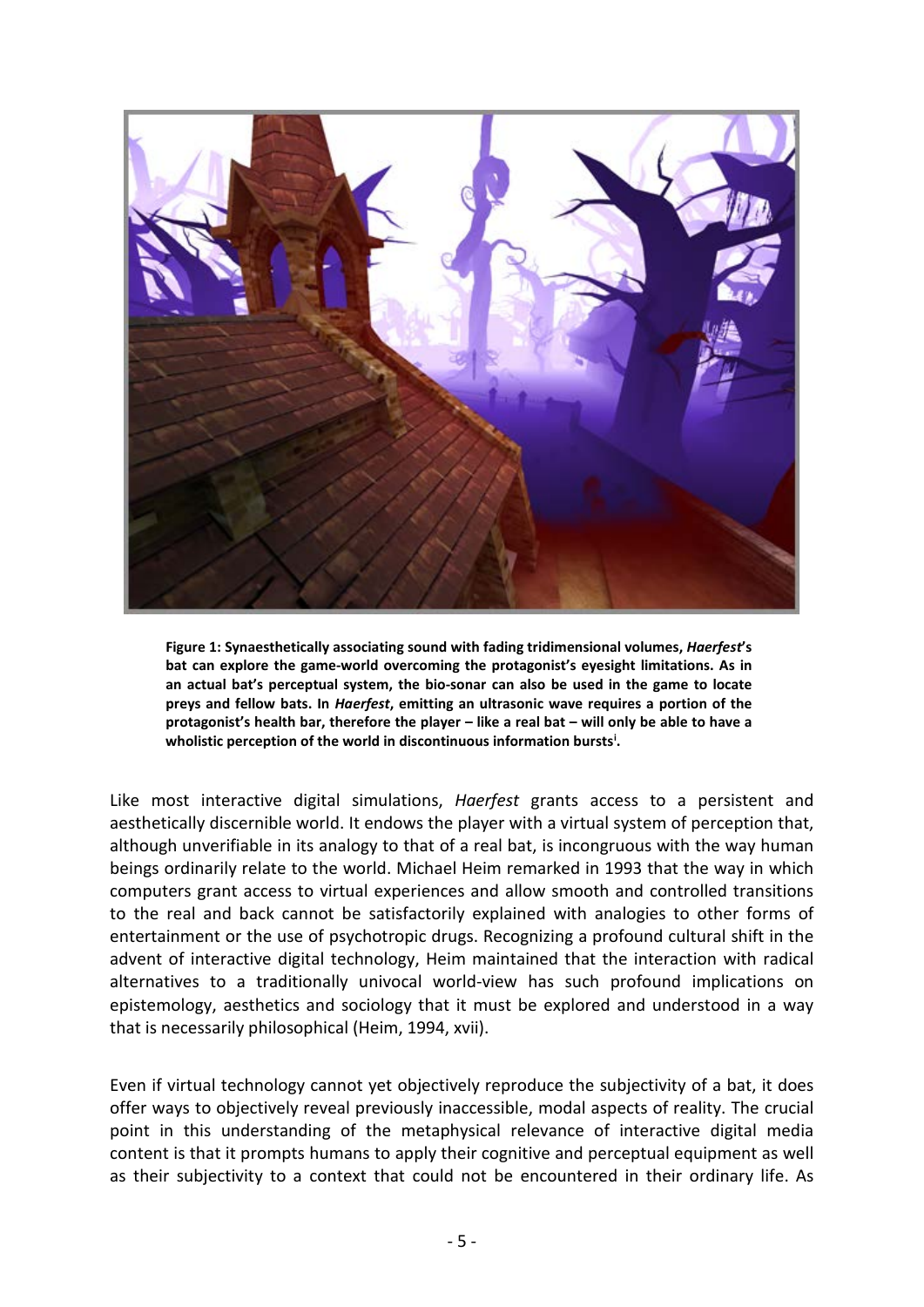Heidegger observed, human ontology is grounded in the ontic characteristics of human subjectivity. Interactive experiences within digital media must consequently be recognized as affecting ontic aspects of the characteristic human mode of existence, and this cannot happen without ontological consequences.

The observation according to which computers influence human subjectivity via the disclosure of virtual ontological alternatives to the way reality was traditionally understood is valid for any digital experience, from the interaction with a digital text-editor (as explained by Michael Heim in his 1987 book *Electric Language: A Philosophical Study of Word Processing* and Jay David Bolter in his 1991 *Writing space: The computer, Hypertext and the History of Writing*) to the gameplay of video games. It is particularly relevant to notice that in the latter, the laws of physics as well as metaphysical assumptions are not only openly defied, but are increasingly often interactive and modifiable elements of 'play' themselves (see figure 2).



**Figure 2: Valve Corporation's 2007 video game** *Portal* **relies on a game mechanic which openly infringes the traditional understanding of space as a continuous whole[ii](#page-10-1) .**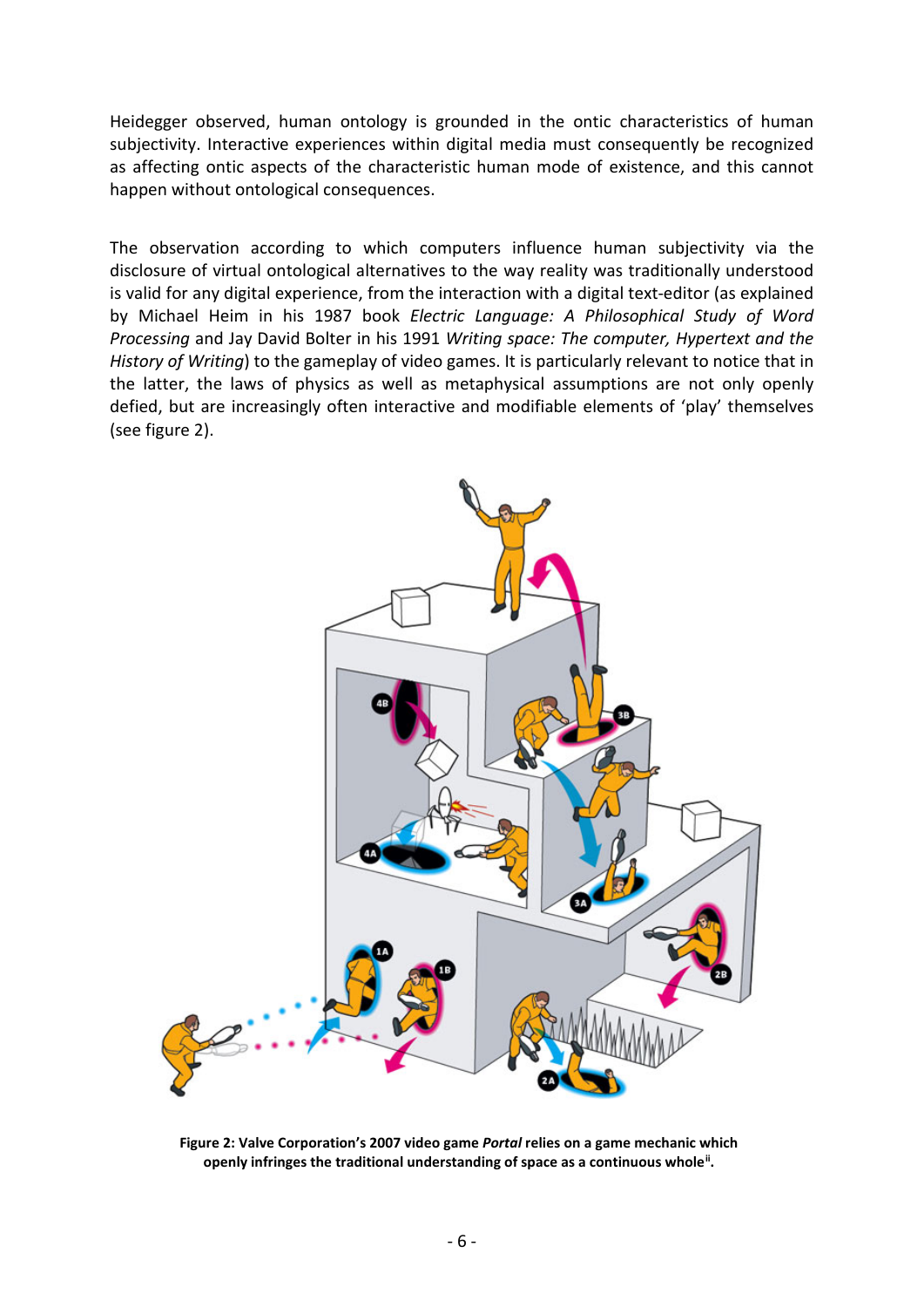The videogame *EXP*, (a game-concept of mine, developed under my supervision at the *IGAD* program) received an honourable mention at the *IGF Student Showcase 2011*. *EXP* is another evident example of the contemporary game-design tendency to pursue innovation via insubordination towards established metaphysical assumptions (Team UBIK, 2011). *EXP*, inspired by Philip K. Dick's 1969 short story *The Electric Ant*, explores the philosophical possibility of understanding metaphysics as a formal, modal construct. During gameplay, the player can interactively experience the progressive deconstruction and the eventual removal of video game elements from both an aesthetical point of view and a mechanical one. Progressing in the game, the graphical style regresses from figurative, to symbolic, to completely abstract. A less-than-optimal performance in *EXP* leads to the degrading of the game's graphical detail; a few minutes into the game, the hint system abandons the player. Soon after the vanishing of the player-support system, the score system does the same, taking any forms of quantifiable meaning for the game itself with it.

In the novel *The Electric Ant*, the reader is fictionally informed about the test Garson Poole is carrying out with his personal, formalized ontology. Similarly, in the videogame *EXP* the player exposed to a persistent and interactive world, whose phenomenology is subject to an objective process of degradation and subtraction that eventually renders of the very formal structure of the game meaningless (see figure 3).



**Figure 3: Screenshots from EXP showing three different moments in the progress – and degradation – of the gameplay experience.**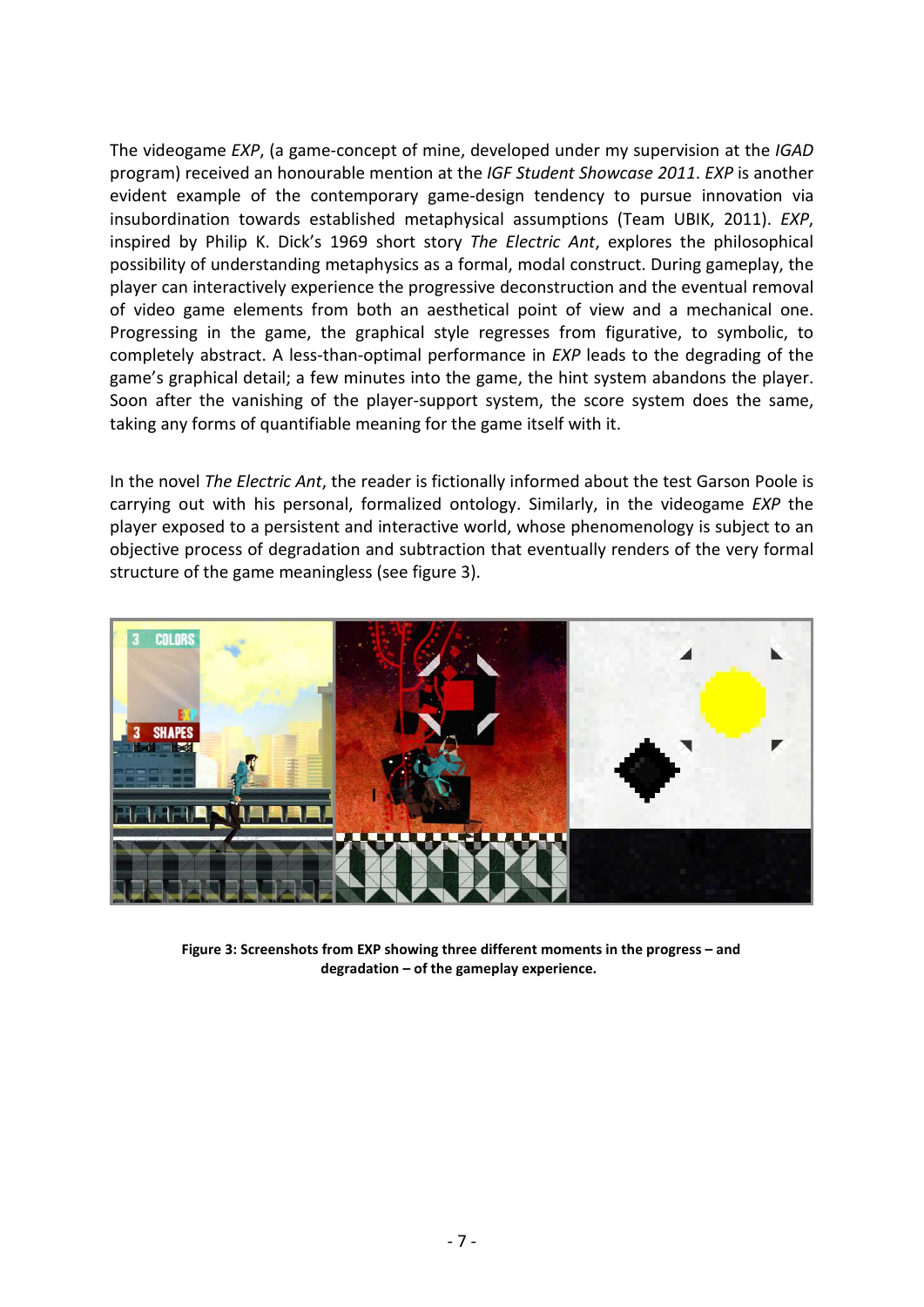#### **3. CONCLUSION**

Interactive digital technology expands and fragments human subjectivity and it does so offering objective experiences of virtual worlds as well as of alternative ontologies. As I recently pointed out on an article on the Dutch videogame industry magazine *Control*, I believe that "[…] what video games inherently propose […] is that the present state of the world is neither the best, the ultimate, nor in any way univocal." (Gualeni, 2011)

Unlike *Haerfest*, the video games *Portal* and *EXP*, do not directly tackle the question of overcoming human subjectivity. Similarly to *Haerfest*, however, they disclose worlds which allow the player to objectively explore philosophical (or more strictly speaking metaphysical) concepts and possibilities. They are two particularly explicit examples that the interactive experiences of virtual ontologies are, in both in their constructive and explorative aspects, viable philosophical tools.

The versatility and the programmability of the digital platform already fostered the development novel approaches to old philosophical problems as well as the rise of entirely new ones (for example, those concerning identity, agency and ethics in relation to artificial intelligence or telepresence). On these premises, it is expectable that, facilitated by the increase of computer literacy in society as well as the diffusion of digital media, more metaphysical questions will arise and will be tackled specifically within virtual worlds and that the new generations of philosophers will more and more frequently test and distribute their ideas in the form of interactive digital media content.

The shift towards an understanding of the digital medium which combines phenomenology with simulation theory - as well as the embracing of the ontological potential of virtual worlds – is not only likely to grant philosophical ideas a greater visibility and testing possibilities, but offers philosophers the opportunity to experiment with overcoming the limitations and the effects that its traditional association of thought with text had on mental processes. Since Plato, in fact, the history of philosophy has been the history of written philosophy (Carr, 2010). One of the first advocates for a critical attitude towards the association between thinking and writing was the Austrian philosopher Ludwig Wittgenstein who, according to Hungarian scholar Kristóf J. Nyíri, was almost addicted to going to the movies and that he often used the film to illustrate his philosophical points (De Mul, 2007). Similarly, twenty-first century philosophers could utilize gameplay to exemplify and test theirs as I did with *EXP* (and with *Gua-Le-Ni; or, The Horrendous Parade*, see note iii). The projective and epistemological qualities of digital media already laid the foundations for a new branch of philosophy which I propose to call 'augmented ontology'.

Whereas the mechanicistic technology (which is what the later Heidegger mainly focuses on) aims at a rational domination of the world for the benefit of mankind, the informationistic sciences pursue the creation of new worlds. "These sciences", wrote Jos de Mul, "transform the world into a field of virtual possibilities. Beings are regarded as recombinatorial information<sup>iii</sup>. [...] From a *thrown* project, *Dasein* [the specific name Heidegger gives to the characteristical human way of being in the world] seems increasingly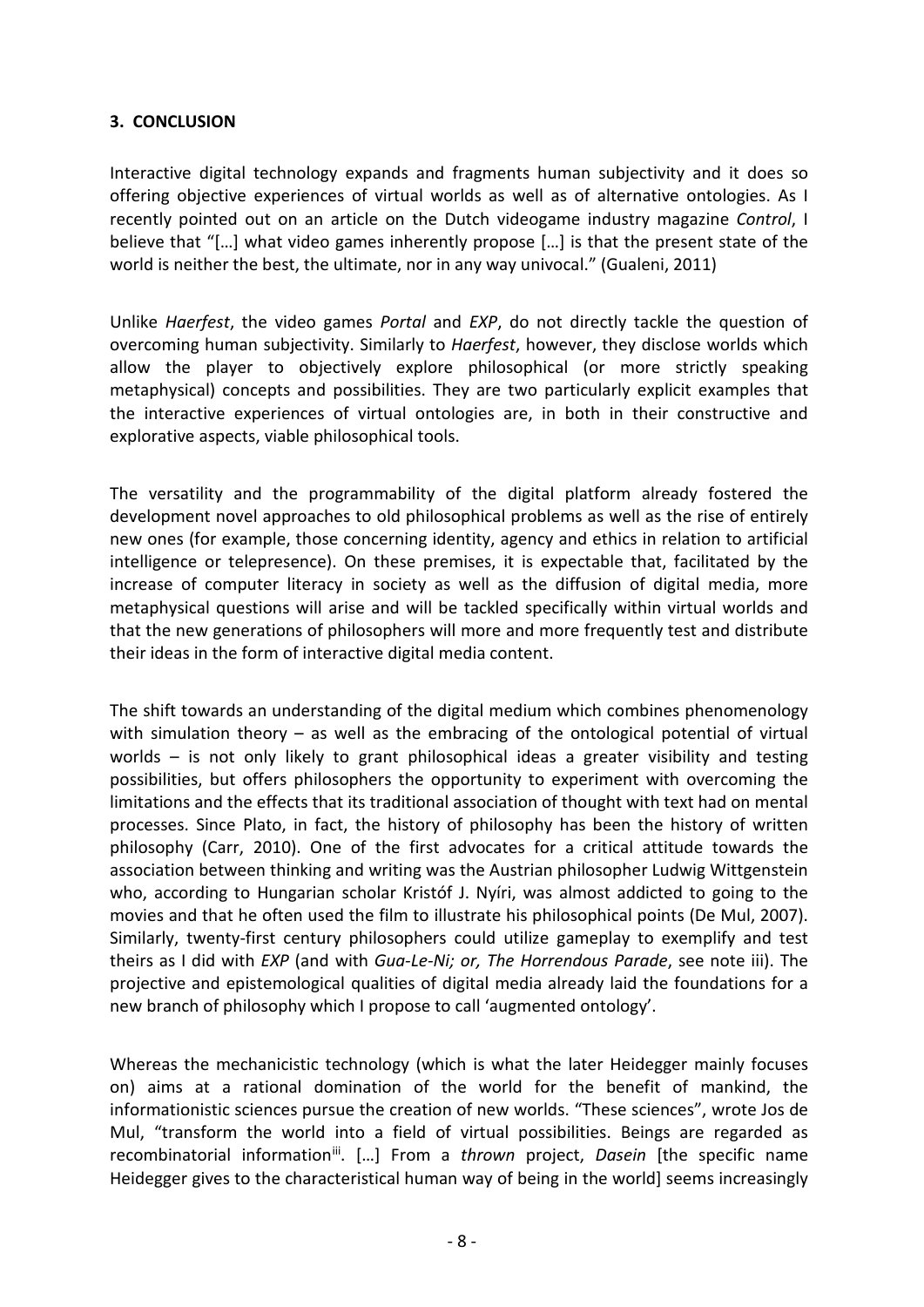to become a thrown *project*." (De Mul, 2010, 153) Discussing the social impact of digital technology from an analogue perspective, Vilém Flusser wrote that:

"[W]e begin to liberate ourselves from the tyranny of an alleged reality. The slavish attitude, with which we, as a subject, approach objective reality in order to master it, has to give in to a new attitude, in which we intervene in the fields of possibilities in- and outside us, in order to intentionally realize some of these possibilities. From this perspective, the new technology means that we are starting to raise ourselves from a subjectivity into a projectivity." (Flusser, 1992, 25)

This is not to say, however, that digital media are or are going to be the ultimate philosophical tools or the all-encompassing climax of the modernistic will to rationally control the world. In his 1964 book *Understanding Media: The Extensions of Man*, Marshall McLuhan observed that technology does not only provide advantageous enhancements of the human mental and bodily capabilities, but is also a form of self-amputation. In other words, new ways of establishing relationships with reality necessarily entail a balance between the increase in acuity of certain cognitive functions and the desensitization of others. With these effects in mind, the use of virtual technologies as philosophical tools must be pursued with the awareness that, far from being a neutral technology, computers also disclose reality in ways which are both revealing and concealing.

# **4. BIBLIOGRAPHICAL REFERENCES**

Bolter, J. D. 1991. *Writing space: The computer, Hypertext and the History of Writing*. Hillsdale: Lawrence.

Carr, Nicholas. 2010. *The Shallows: What the Internet is Doing to our Brains.* New York: W. W. Norton & Company Inc.

De Mul, Jos. 2010. *Cyberspace Odissey: Towards a Virtual Ontology and Anthropology*. Cambridge: Cambridge (MA) Scholars Publishing.

Flusser, V. 1992. *Das Ende der Tyrannei* in *Arch + Zeitschrift für Architektur und Stadtebau* (March 1992). PP.20-25.

Heidegger, M. 1962 (1927). *Being and Time*. San Francisco: Harper & Row Publishers Inc.

Heidegger, M. 1977. *The Age of the World Picture*. In *The Question Concerning Technology and Other Essays*. New York: Harper & Row.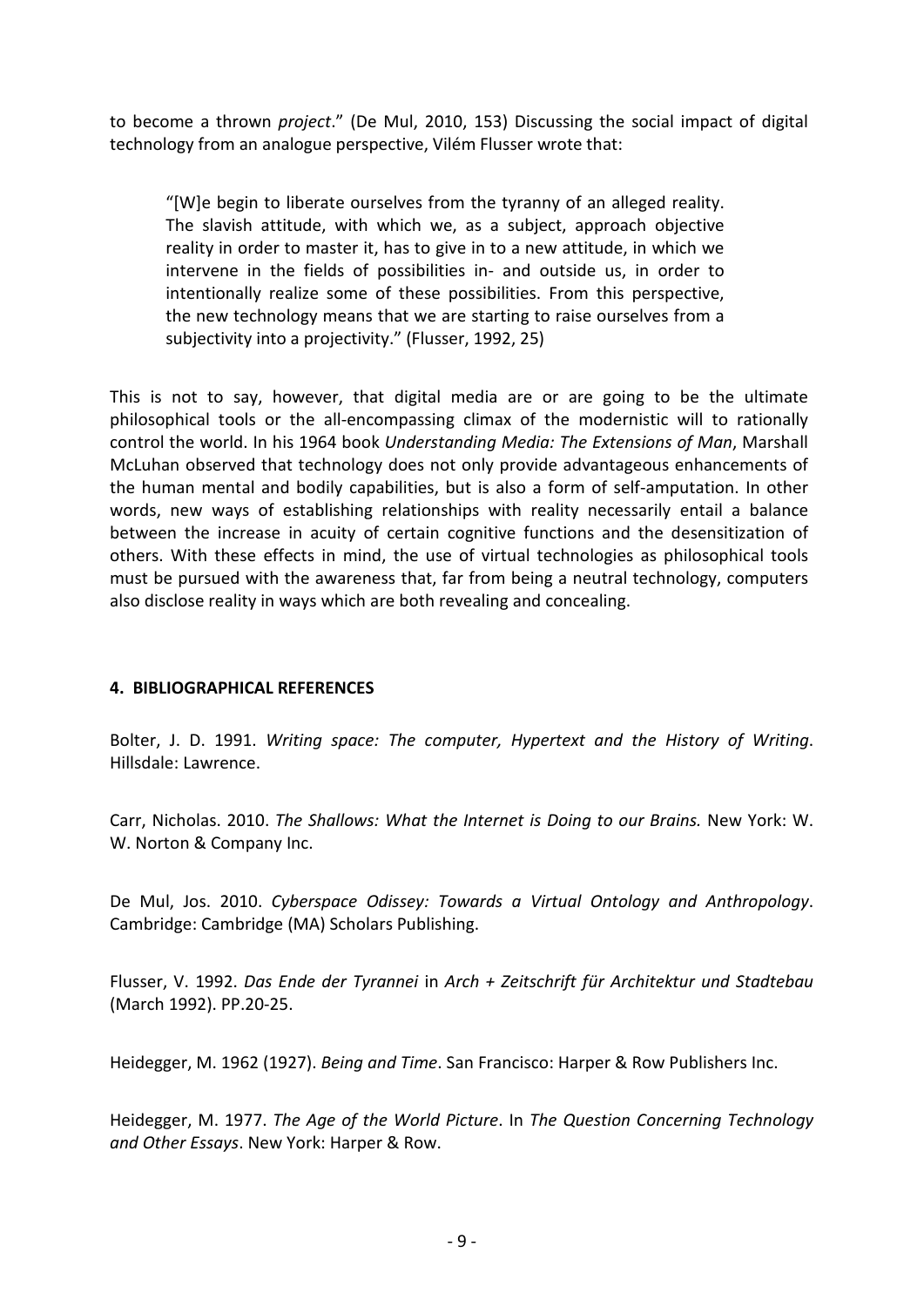Heim, M. 1987. *Electric Language: A Philosophical Study of Word Processing.* New Haven/London: Yale University Press.

Heim, M. 1993. *The Metaphysics of Virtual Reality*. New York: Oxford University Press.

MacKenzie, Donald A. & Wajcman, Judy. 1999. *The social shaping of technology*. 2nd ed. Buckingham (UK); Philadelphia (PA): Open University Press.

McLuhan, Marshall. 1994 (1964). *Understanding Media: The Extensions of Man*. Cambridge (MA): The MIT Press.

# **5. ARTICLES AND PAPERS**

De Mul, Jos. 2007. *Wittgenstein 2.0: Philosophical reading and writing after the mediatic turn* in *Wittgenstein and the Philosophy of Information* – proceedings of the 30th international Ludwig Wittgenstein Symposium, Volume I, edited by Alois Pichler and Herbert Hrachovec. Kirchberg am Wechsel (Austria). Also available at

<http://www2.eur.nl/fw/hyper/Artikelen/Wittgenstein2.htm>

Gualeni, S. 2011. *NOTES FROM THE OTHERGROUND 4: THE VOICES OF THE CURRENT SOMNAMBULISM*. Control Magazine, available at

[http://www.control-online.nl/gamesindustrie/2011/01/10/column-brieven-uit-de](http://www.control-online.nl/gamesindustrie/2011/01/10/column-brieven-uit-de-anderwereld-deel-4-the-voices-of-the-current-somnabulism/)[anderwereld-deel-4-the-voices-of-the-current-somnabulism/](http://www.control-online.nl/gamesindustrie/2011/01/10/column-brieven-uit-de-anderwereld-deel-4-the-voices-of-the-current-somnabulism/)

Nagel, T. 1974. *What Is It Like to Be a Bat?* in *The Philosophical Review*, N. 83, 1974, PP. 435- 450, Cornell University. Available at

[http://organizations.utep.edu/Portals/1475/nagel\\_bat.pdf](http://organizations.utep.edu/Portals/1475/nagel_bat.pdf)

Rossignol, J. 2007. *Unlock the Doors of Deception in Mind-Warping Puzzler Portal*. Wired Magazine, available at

[http://www.wired.com/gaming/gamingreviews/magazine/15-10/pl\\_games](http://www.wired.com/gaming/gamingreviews/magazine/15-10/pl_games)

# **6. VIDEOGAME REFERENCES**

TEAM UBIK. 2010. *EXP*. PC. NHTV University of Applied Sciences of Breda, The Netherlands. <http://www.exp-game.com/>